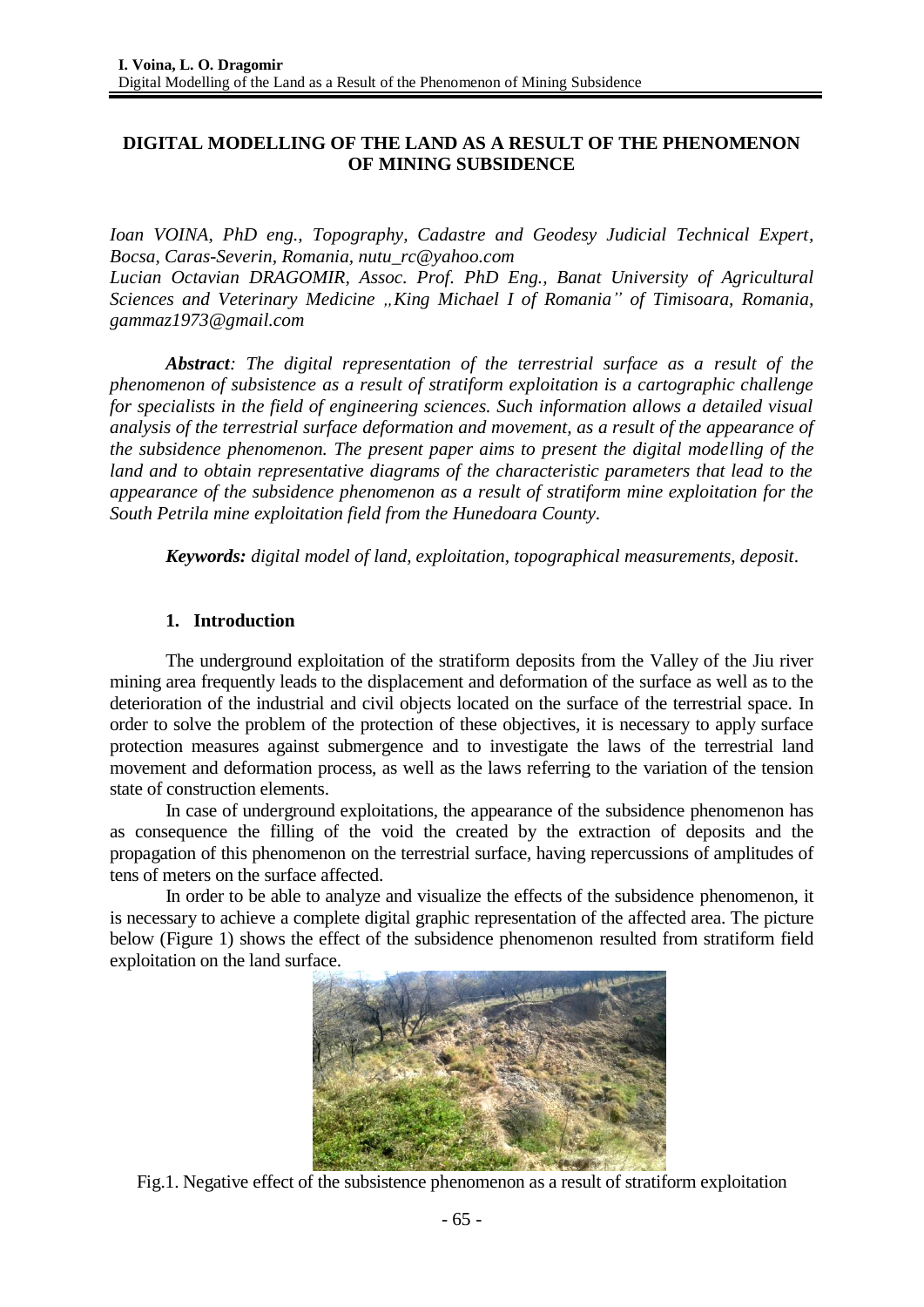The digital representation of the shape and size of the Earth implies the realization of an ample mathematical model, known as the "digital model of the land".

The digital terrain model refers to the digital representation of the terrestrial surface using a mathematical modelling that approximates the terrain topography, modelling that can be used in various civil and industrial applications based on terrestrial surface data.

The data sources used in the digital modelling of the terrain come from the calculi of the measured dimensions of the three-dimensional space. There are currently a multitude of main sources of data collection to produce a three-dimensional model, such as: topographic elevations, aerographs, existing maps and topographic plans, laser scanning equipment and stereoscopic or radar satellite imagery.

The present paper has as objective the realization of a digital model and the obtaining of representative diagrams of characteristic parameters that lead to the occurrence of the subsidence phenomenon as a result of stratiform exploitation.

#### **2. The geographic location of the objective studied**

The mining exploitation perimeter covered by this paper is located in the administrative area of Petrila, Hunedoara County, Romania, more precisely in the DN-7A national road, Petrosani-Voineasa, south of the Molidvis hill and west of the road leading to the Popasul Haiducilor mountain cottage and the Maleia stream. In the picture below (figure 2) an area mapping plan of the Jiu river Valley mining basin containing the perimeter of the South Petrila mine is shown.



Fig. 2. Area Plan of the Jiu river Valley Mining Basin, with the perimeter of the South Petrila mine, Petrila, Hunedoara County, Romania

#### **3. Drawing of the digital model of the land affected by the mining phenomenon**

In order to make a digital terrain model, it is necessary to define the terrestrial surface in a three-dimensional system, using the details defining the shape and dimensions of the terrain, details determined and recorded as data file. Starting from this principle, one can consider it appropriate in the analysis of the subsidence phenomenon, as a result of the stratiform deposit exploitation to realize a digital model of the land in which the terrestrial surface from the beginning of the mining operations until their completion in a cyclical shape. The realization of a digital model of the land affected by the subsidence phenomenon resulted from stratiform exploitation for the South Petrila mining perimeter located in the territorial administrative unit of Petrila, Hunedoara County, Romania is next presented.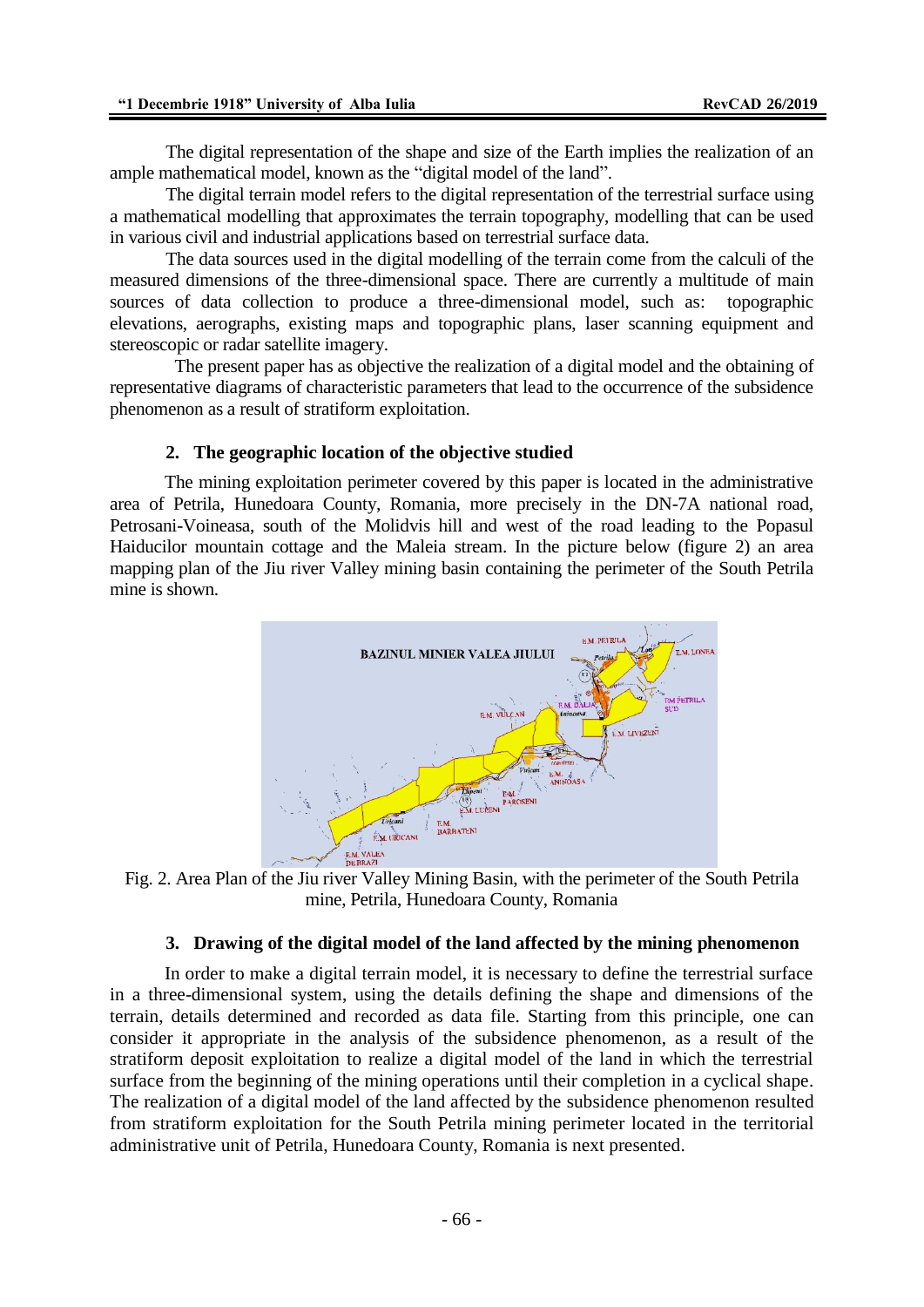Taking into consideration the fact that the measurements made during the first mining operations were not found in the area surveyed, a topographic plan with level curves edited at a scale of 1:5000 of Petrila from 1978 was used as technical support, representing the year following the first mining excavations made in that area.

Thus, following the digitization, vectorization and georeferencing in the National Stereographic Projection System 1970 of the plan mentioned and reproduced in the figure below (Figure 3), the rectangular coordinates  $(X, Y, Z)$  of all the points define the mining perimeter area studied, namely South Petrila, as a .csv file.



Fig. 3. Digitization and vectorization of the cadastral plan with level curves edited at a scale of 1: 5000 of Petrila locality, from 1978, Hunedoara County, Romania

In order to achieve the digital model of the land as a result of the subsidence phenomenon resulted from the exploitation of stratiform deposits, specialized programs of calculus and graphics were used. To do so, the working window of the software must be opened, where the working parameters required for this project are set.

Using the existing .csv file data, a .grid file is created, as it can be seen in the figure below (Figure 4), which will allow the performance of various operations on the subsidence phenomenon analysis, including the digital terrain model.



Fig. 4. The model of a .grid file required to create the digital terrain model.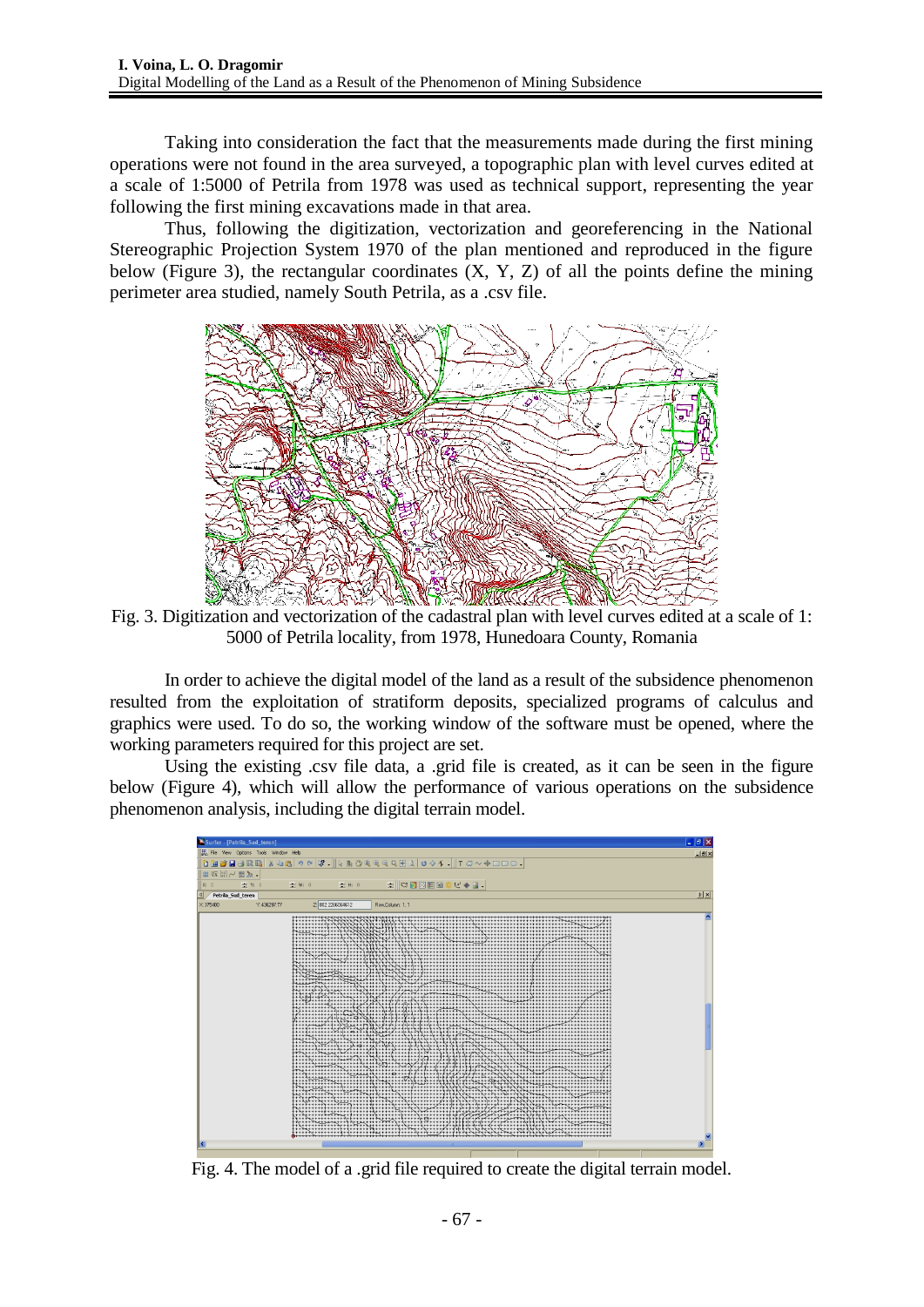Once this file type has been created, the digital model of the field of the studied area has been made, the final result obtained by processing the data being shown in the figure below (Figure 5).



Fig. 5. Digital Terrain Model on Terrestrial Surface Condition prior to exploitation in Petrila, Hunedoara County, Romania

A special way to use a digital representation in the analysis of the subsidence phenomenon resulted from stratiform exploitation is to determine the diving bed using the effect penetration method.

This is obtained by summing up all .grid files resulting from a number of observation sessions on the monitoring alignments.

In order to exemplify such a digital graphical representation a series of observations made on the studied area are used, which with the same graphic program used in the previous case also lead to the obtaining of the curve representation of the diving bed (figure 6) and the three-dimensional representation of the diving bed (Figure 7).



Fig.6. Representation through equal subsidence curves of the diving bed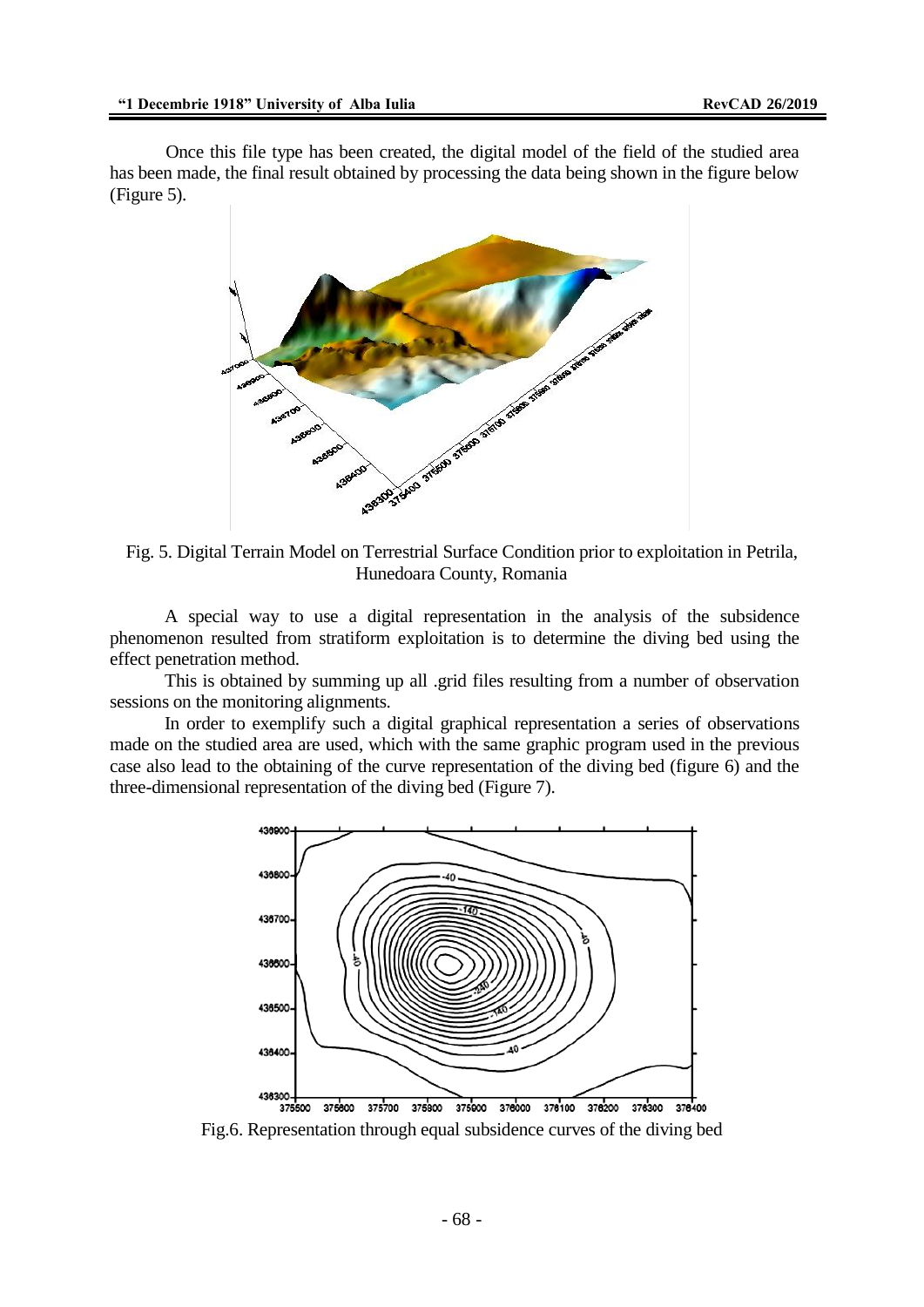

Fig.7. Three-dimensional representation of the diving bed

## **4. Conclusions**

The digital terrain model with all of its existing technologies represents a tool that provides a consistent and complex analysis of the world around us, allowing effective management of metadata and of its use.

The digital model presented allows for a detailed analysis of the shape and sizes resulting from the subsidence phenomenon as a result of the stratiform deposit exploitation.

In conclusion, one can conclude that the present paper has several future directions for research on three-dimensional representations, which will focus on the analysis of the subsistence phenomenon resulted from the exploitation of stratiform deposits.

### **5. References**

- *1. Barliba, L. L., Barliba, C., Eles, G., & Dragomir, L. (2013), Computing and verifying the land surface without visibility by using GPS and classic procedures", International Multidisciplinary Scientific Geo Conference: SGEM: Surveying Geology & mining Ecology Management, 1, 355;*
- *2. Dragomir, L. O., & Herbei, M. V. (2012), Monitoring the subsidence phenomenon in Petroşani city using modern methods and technologies, Environmental Engineering & Management Journal (EEMJ), 11(7);*
- *3. Grecea C, Ienciu I, Dimen L, Bala AC, Oprea L, (2012), [Impact of Surveying](http://scholar.google.com/scholar?cluster=8995741649762110030&hl=en&oi=scholarr)  [Engineering on the Environmental Protection Problems,](http://scholar.google.com/scholar?cluster=8995741649762110030&hl=en&oi=scholarr) Journal of Environmental Protection and Ecology 13 (1), 352;*
- *4. Hengl T., Gruber S., Shresta D.P. (2003). Digital Terrain Analysis in ILWIS. Lecture notes. ITC - International Institute for Geo-Information Science and Earth Observation, Digital Terrain Analysis in ILWIS Lecture notes. ITC-International Institute for Geo-Information Science and Earth Observation, paper available on [http://www.itc.nl/library/Papers\\_2003/misca/hengl\\_digital.pdf.](http://www.itc.nl/library/Papers_2003/misca/hengl_digital.pdf);*